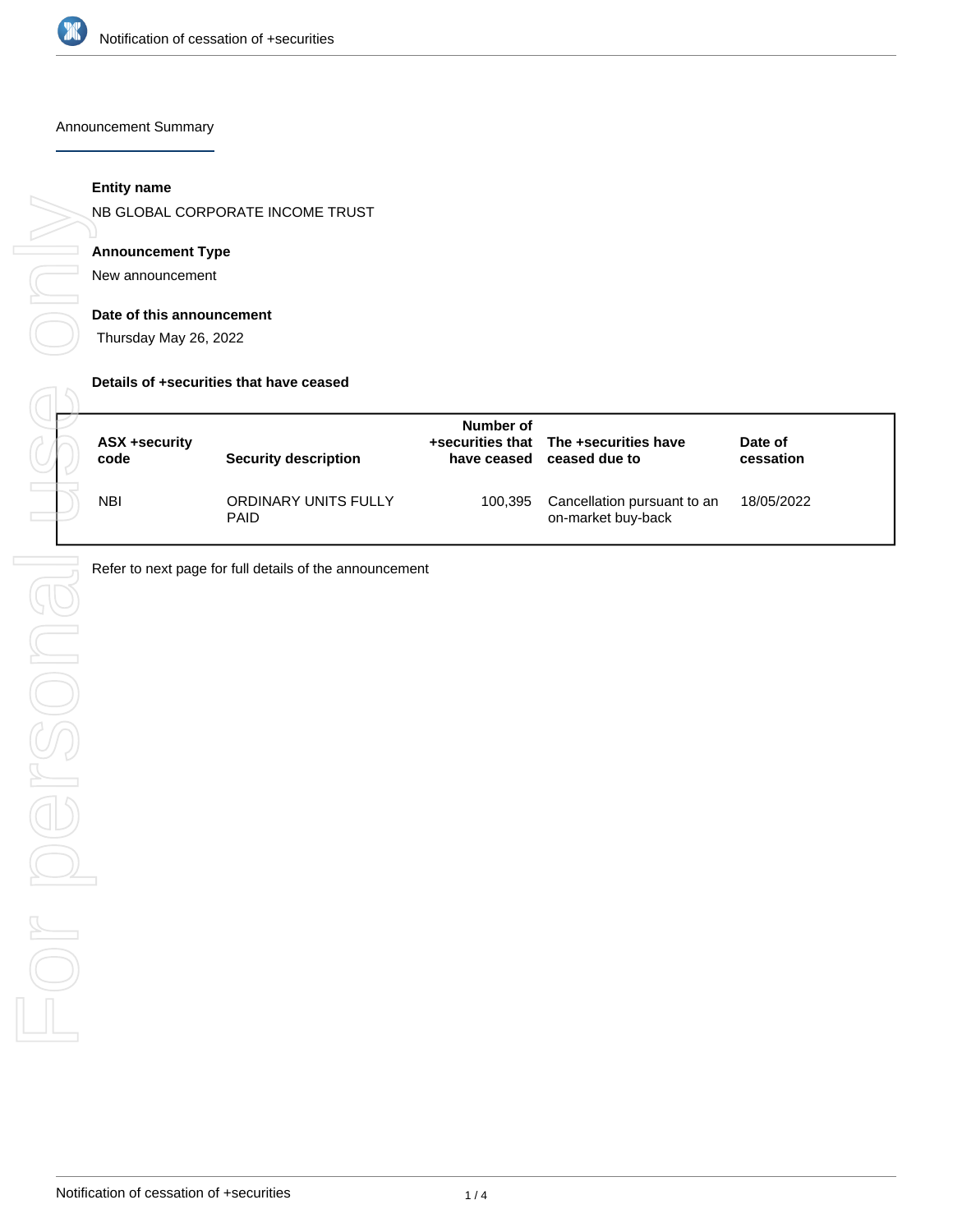

#### Part 1 - Announcement Details

### **1.1 Name of +Entity**

NB GLOBAL CORPORATE INCOME TRUST

We (the entity named above) provide the following information about our issued capital.

**1.2 Registered Number Type**

ARSN

**Registration Number** 627297241

**1.3 ASX issuer code**

NBI

**1.4 The announcement is** New announcement

**1.5 Date of this announcement**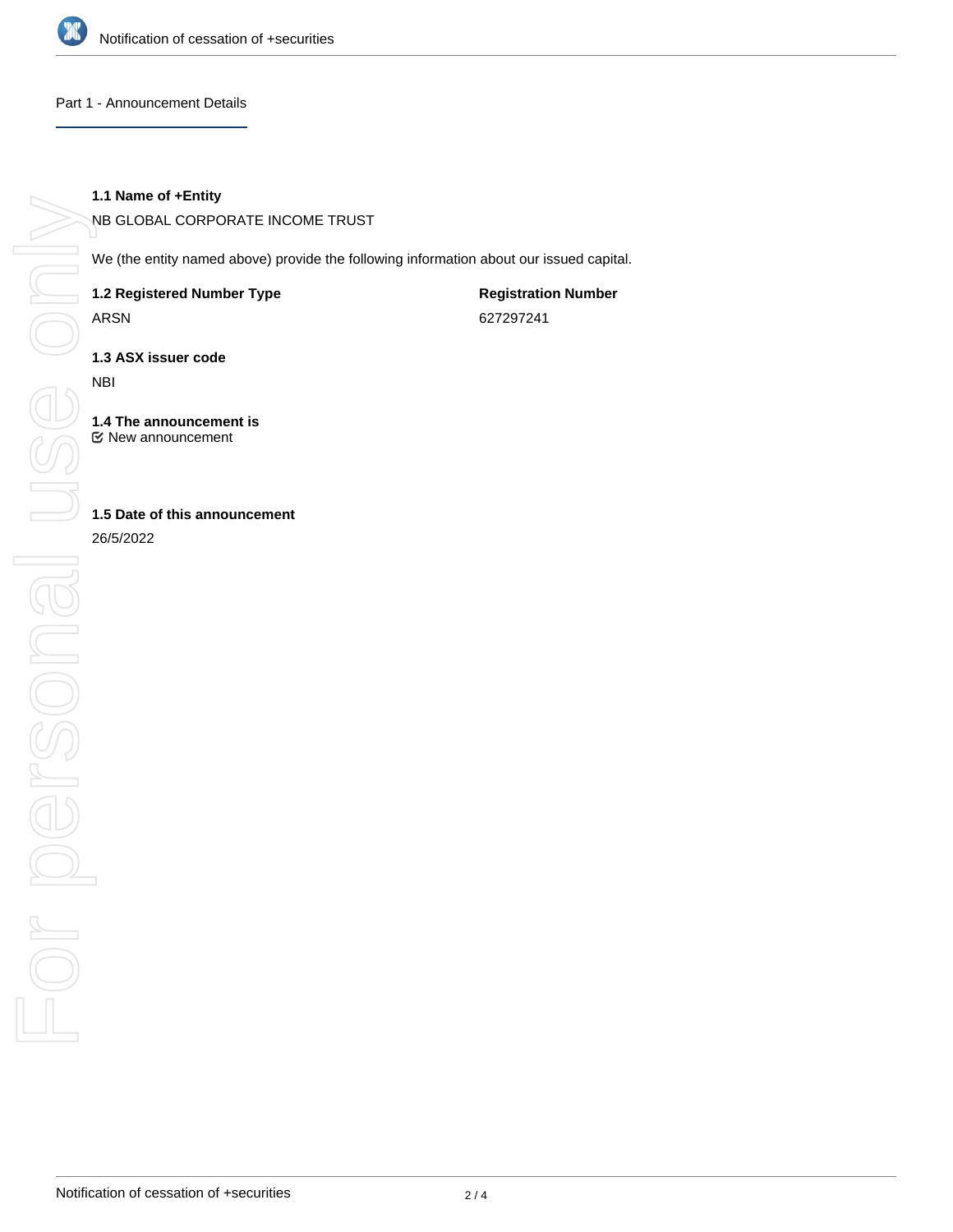

## Part 2 - Details of +equity securities or +debt securities that have ceased

## **ASX +Security Code and Description**

NBI : ORDINARY UNITS FULLY PAID

## **Quoted +equity securities or +debt securities that have ceased**

## **Number of securities that have ceased**

100,395

# **Reason for cessation**

Cancellation pursuant to an on-market buy-back

# **Date of cessation**

**Is the entity paying any consideration for the cessation?** Yes

# **In what currency is the consideration being paid?**

AUD - Australian Dollar

# **Total consideration paid or payable** AUD 146,617.370000000000

## **Any other information the entity wishes to notify to ASX about the cessation?**